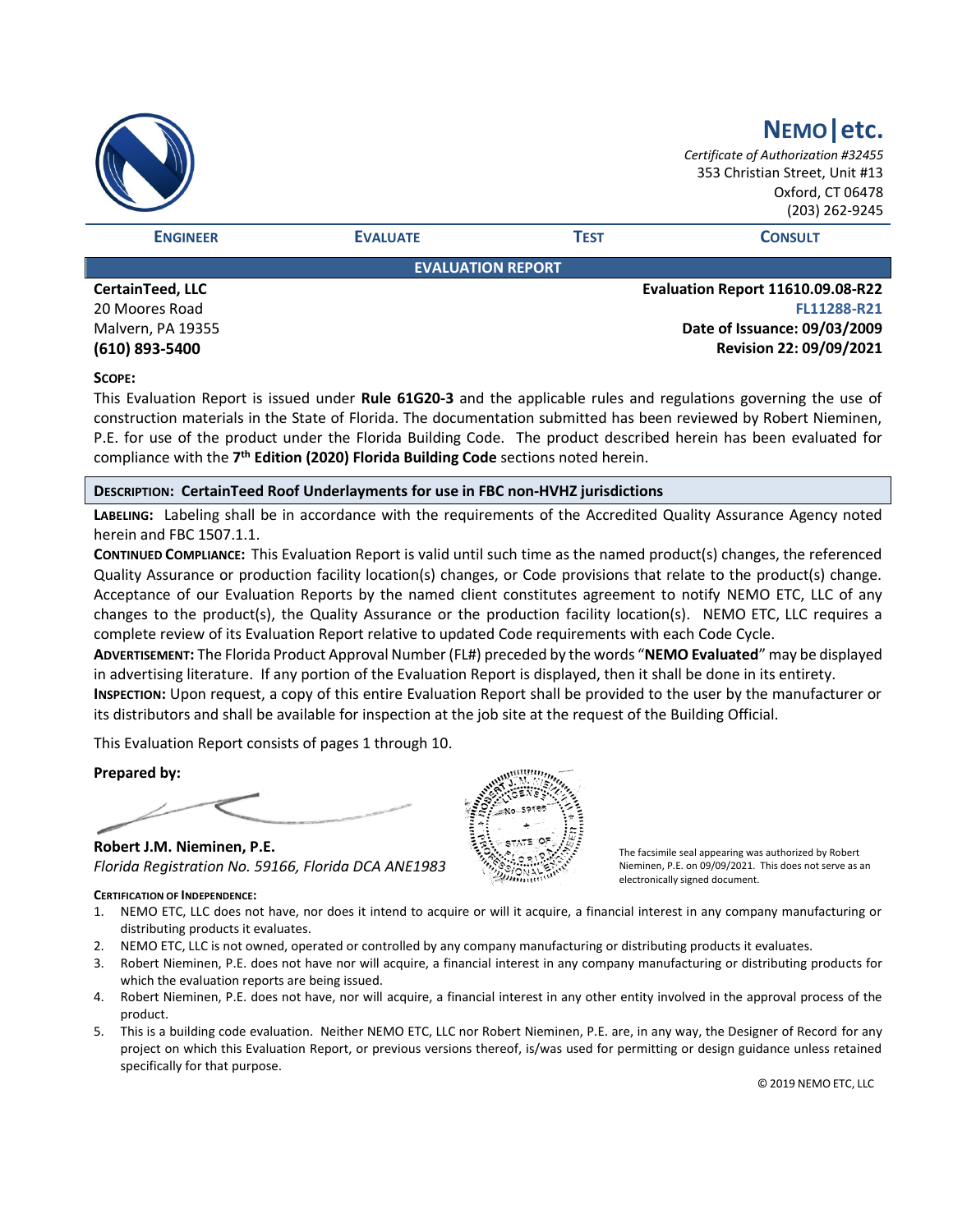

# **ROOFING COMPONENT EVALUATION:**

## **1. SCOPE:**

**Product Category:** Roofing

**Sub-Category:** Underlayment

**Compliance Statement: CertainTeed Roof Underlayments**, as produced by **CertainTeed, LLC**, have demonstrated compliance with the following sections of the **7 th Edition (2020) Florida Building Code** through testing in accordance with the following Standards. Compliance is subject to the Installation Requirements and Limitations / Conditions of Use set forth herein.

| 2. | <b>STANDARDS:</b>                |                               |                             |            |
|----|----------------------------------|-------------------------------|-----------------------------|------------|
|    | <b>Section</b>                   | Property                      | <b>Standard</b>             | Year       |
|    | 1504.3.1                         | Wind resistance               | FM 4474                     | 2011       |
|    | 1507.1.1, 1507.2.4, 1507.2.9.2 / | Material standard             | <b>ASTM D1970</b>           | 2015       |
|    | R905.1.1, R905.2.8.2             |                               |                             |            |
|    | 1507.3.3 / R905.3.3              | Material standard             | FRSA/TRI, Sixth Edition     | 2018       |
|    | 1507.10.2 / R905.9.2             | Material standard             | <b>ASTM D4601</b>           | 2012       |
|    | 1507.11.2 / R905.11.2            | <b>Material standard</b>      | <b>ASTM D6163</b>           | 2015       |
|    |                                  | <b>Material standard</b>      | ASTM D6164                  | 2011       |
|    | 1507.11.2 / R905.11.2            |                               |                             |            |
|    | 1507.11.2 / R905.11.2            | <b>Material standard</b>      | ASTM D6222                  | 2011       |
|    | <b>TAS 110</b>                   | <b>Accelerated Weathering</b> | ASTM D4798                  | 2011       |
| 3. | <b>REFERENCES:</b>               |                               |                             |            |
|    | Entity                           | Examination                   | Reference                   | Date       |
|    | ERD (TST6049)                    | Wind Resistance               | C8370.08.08-R1              | 10/05/2009 |
|    | ERD (TST6049)                    | <b>Wind Resistance</b>        | C39670.08.12                | 08/20/2012 |
|    | ERD (TST6049)                    | ASTM D1970, D4798             | C45240.01.14-1              | 01/15/2014 |
|    | ERD (TST6049)                    | <b>ASTM D6163</b>             | C45110.01.14                | 01/20/2014 |
|    | ERD (TST6049)                    | FRSA/TRI 09-18                | C45240.01.14-2              | 01/24/2014 |
|    | ERD (TST6049)                    | FM 4470                       | CTR-SC9920.01.16-R1         | 01/20/2016 |
|    | <b>ERD (TST6049)</b>             | <b>Wind Resistance</b>        | CTR-SC10420.01.16           | 01/25/2016 |
|    | ERD (TST6049)                    | <b>ASTM D4601</b>             | CTR-SC11145.09.16-3B        | 09/09/2016 |
|    | ERD (TST6049)                    | <b>ASTM D6163</b>             | CTR-SC11145.09.16-5B        | 09/16/2016 |
|    | ERD (TST6049)                    | <b>ASTM D1970</b>             | CTR-SC11145.10.16           | 10/31/2016 |
|    | ERD (TST6049)                    | Tensile Adhesion / LTA        | CTR-SC11505.12.16           | 12/22/2016 |
|    | ERD (TST6049)                    | <b>Wind Resistance</b>        | CTR-SC12255.12.16           | 12/27/2016 |
|    | <b>NEMO (TST6049)</b>            | <b>ASTM D1970</b>             | 4S-CTR-18-003.01.19         | 01/16/2019 |
|    | <b>NEMO (TST6049)</b>            | ASTM D1970, D4798             | 4S-CTR-18-003.07.19.C       | 07/26/2019 |
|    | <b>NEMO (TST6049)</b>            | FRSA/TRI, Tile Slippage       | 4S-CTR-18-003.08.19.E2      | 09/06/2019 |
|    | <b>NEMO (TST6049)</b>            | Tensile Adhesion / LTA        | 4p-DOW-19-SSLAP-01.A-R2     | 10/01/2019 |
|    | <b>NEMO (TST6049)</b>            | <b>Wind Resistance</b>        | 4a-CTR-19-LSWUS-05.A        | 02/05/2020 |
|    | <b>NEMO (TST6049)</b>            | Tensile Adhesion / LTA        | 4p-ICP-20-SSLAP-01.A        | 12/15/2020 |
|    | <b>NEMO (TST6049)</b>            | Tensile Adhesion / AW         | 4j-CTR-20-SSUDL-03.A        | 03/15/2021 |
|    | <b>NEMO (TST6049)</b>            | FRSA/TRI, Tile Slippage       | 4j-CTR-21-SSUDL-03.A        | 08/02/2021 |
|    | <b>PRI (TST5878)</b>             | ASTM D6222                    | CTC-071-02-01               | 08/08/2011 |
|    | <b>PRI (TST5878)</b>             | <b>ASTM D6164</b>             | CTC-093-02-01               | 08/08/2011 |
|    | <b>PRI (TST5878)</b>             | <b>Wind Resistance</b>        | CTC-112-02-01               | 12/12/2011 |
|    | PRI (TST5878)                    | <b>ASTM D6164</b>             | CTC-131-02-01               | 06/08/2012 |
|    | PRI (TST5878)                    | <b>ASTM D1970</b>             | CTC-327-02-01               | 06/28/2017 |
|    | <b>PRI (TST5878)</b>             | <b>ASTM D6163</b>             | CTC-319-02-01               | 08/22/2017 |
|    | UL, LLC. (QUA9625)               | <b>Quality Control</b>        | <b>Service Confirmation</b> | 11/13/2019 |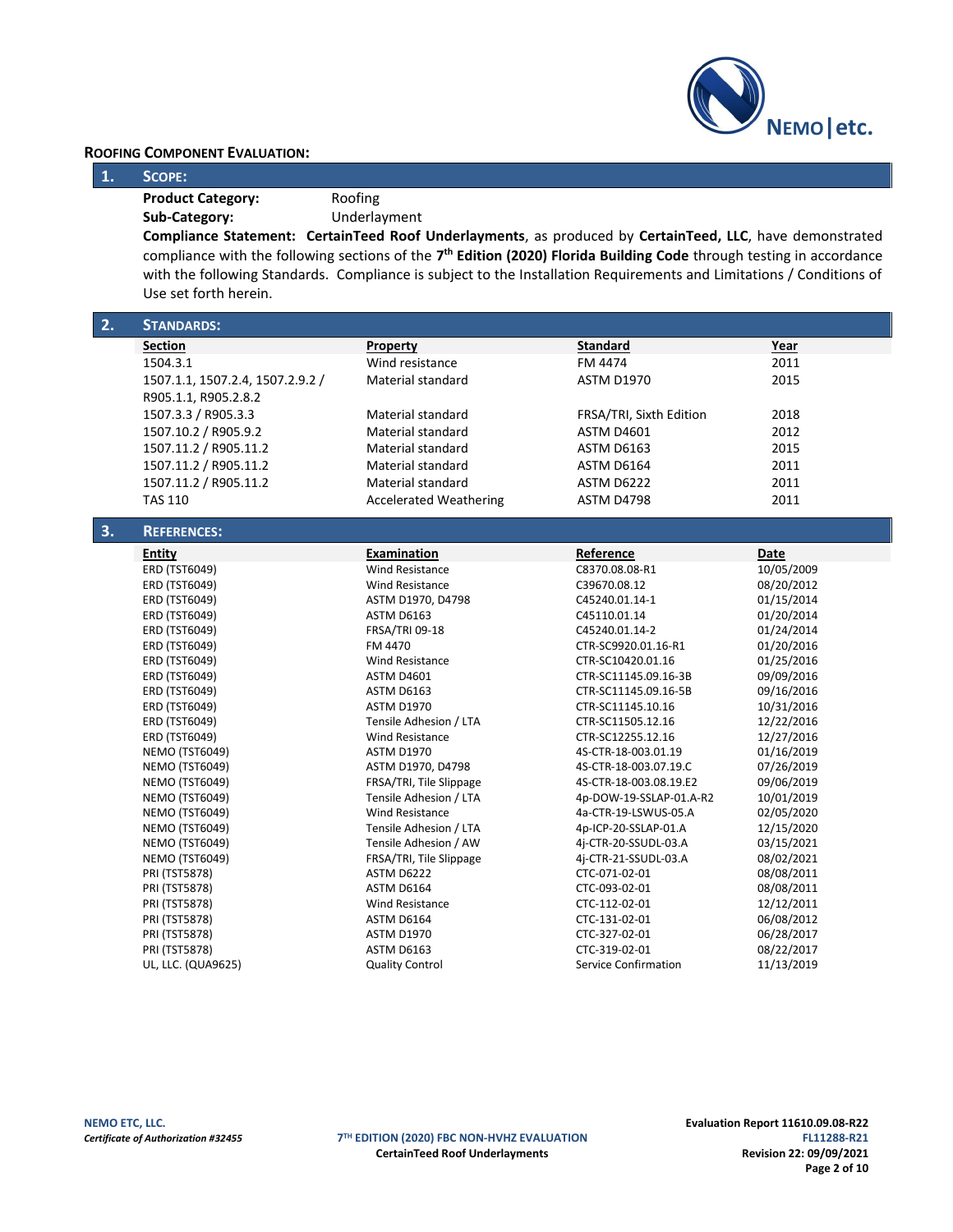

| 4.   | <b>PRODUCT DESCRIPTION:</b>                       |                                                   |                 |                                                                                                                                                        |
|------|---------------------------------------------------|---------------------------------------------------|-----------------|--------------------------------------------------------------------------------------------------------------------------------------------------------|
|      | Product                                           | <b>Material</b><br><b>Standard</b>                | Plant(s)        | <b>Description</b>                                                                                                                                     |
| 4.1  | WinterGuard® HT                                   | <b>ASTM D1970</b>                                 | Little Rock, AR | self-adhering, glass-scrim reinforced, film-surfaced,<br>SBS modified bitumen roof underlayment                                                        |
| 4.2  | WinterGuard® Sand                                 | <b>ASTM D1970</b>                                 | Shakopee, MN    | self-adhering, glass-mat reinforced, sand-surfaced,<br>SBS modified bitumen roof underlayment                                                          |
| 4.3  | WinterGuard® Granular                             | <b>ASTM D1970</b>                                 | Shakopee, MN    | self-adhering, glass-mat reinforced, granule-<br>surfaced, SBS modified bitumen roof underlayment                                                      |
| 4.4  | MetaLayment <sup>®</sup>                          | <b>ASTM D1970</b>                                 | Little Rock, AR | self-adhering, film-surfaced, SBS modified bitumen<br>roof underlayment                                                                                |
| 4.5  | Black Diamond® Base<br>Sheet                      | <b>ASTM D1970</b>                                 | Shakopee, MN    | self-adhering, glass mat reinforced, fine-mineral<br>surfaced, SBS modified membrane                                                                   |
| 4.6  | Flintlastic® SA PlyBase                           | <b>ASTM D1970</b>                                 | Little Rock, AR | self-adhering, glass mat reinforced, film-surfaced,<br>SBS modified membrane for use as a base-layer in<br>multi-ply underlayment systems              |
| 4.7  | Flintlastic SA Mid Ply                            | <b>ASTM D6163</b>                                 | Little Rock, AR | self-adhering, heavy fiberglass mat reinforced, film-<br>surfaced, SBS modified membrane for use as a base-<br>layer in multi-ply underlayment systems |
| 4.8  | Flintlastic <sup>®</sup> Ultra Glass<br><b>SA</b> | <b>ASTM D6163</b>                                 | Little Rock, AR | self-adhering, glass mat reinforced, fine-mineral<br>surfaced, SBS modified membrane for use as a base-<br>layer in multi-ply underlayment systems     |
| 4.9  | Flintlastic® SA Cap FR                            | <b>ASTM D6163</b>                                 | Little Rock, AR | self-adhering, glass mat reinforced, granule-mineral<br>surfaced, SBS modified membrane                                                                |
| 4.10 | Flintlastic <sup>®</sup> SA Cap                   | <b>ASTM D1970</b><br>ASTM D6164<br>FRSA/TRI 09-18 | Little Rock, AR | self-adhering, polyester reinforced, granule-mineral<br>surfaced, SBS modified membrane                                                                |
| 4.11 | Flintlastic <sup>®</sup> GTA                      | ASTM D6222<br><b>FRSA/TRI 09-18</b>               | Little Rock, AR | torch-applied, polyester reinforced, granule-<br>surfaced, APP modified membrane                                                                       |
| 4.12 | Flintlastic <sup>®</sup> GMS                      | <b>ASTM D6164</b><br>FRSA/TRI 09-18               | Little Rock, AR | asphalt-applied, polyester reinforced, granule-<br>surfaced, SBS modified membrane                                                                     |
| 4.13 | Flintlastic® SA NailBase                          | <b>ASTM D4601</b>                                 | Little Rock, AR | glass mat reinforced, film-surfaced, SBS modified<br>membrane for use as a mechanically attached base-<br>sheet in multi-ply underlayment systems      |

# **5. LIMITATIONS:**

5.1 This is a building code evaluation. Neither NEMO ETC, LLC nor Robert Nieminen, P.E. are, in any way, the Designer of Record for any project on which this Evaluation Report, or previous versions thereof, is/was used for permitting or design guidance unless retained specifically for that purpose.

5.2 This Evaluation Report is not for use in FBC High Velocity Hurricane Zone jurisdictions (i.e., Broward and Miami-Dade Counties).

5.3 This Evaluation Report pertains to above-deck roof components. Roof decks and structural members shall be in accordance with FBC requirements to the satisfaction of the Authority Having Jurisdiction.

5.4 This Evaluation Report does not include evaluation of fire classification. Refer to **FBC 1505** for requirements and limitations regarding roof assembly fire classification. Refer to **FBC 2603** for requirements and limitations concerning the use of foam plastic insulation.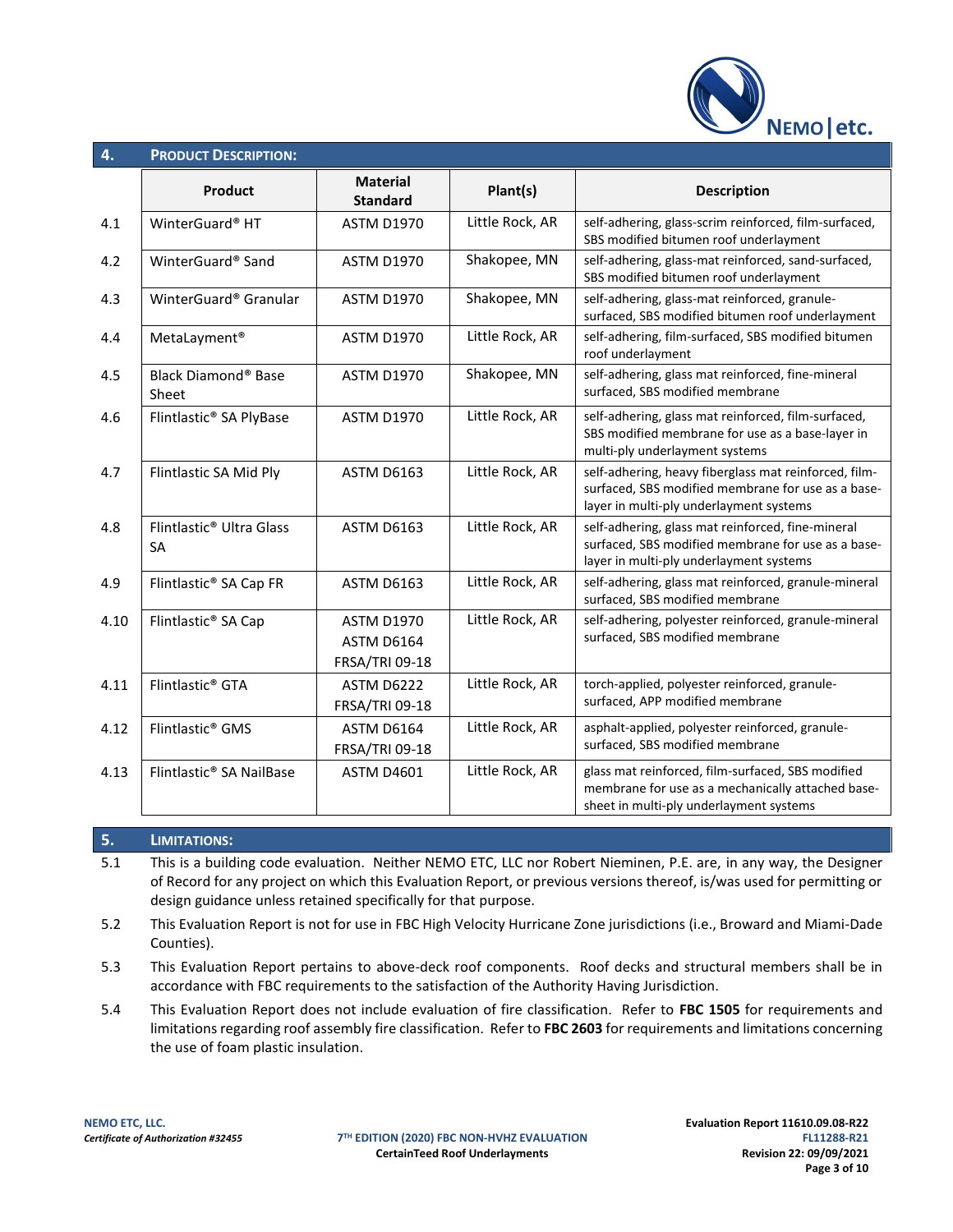

5.5 CertainTeed Roof Underlayments may be used with any prepared roof cover where the product is specifically referenced within FBC approval documents. If not listed, a request may be made to the Authority Having Jurisdiction for approval based on this evaluation combined with supporting data for the prepared roof covering.

| <b>TABLE 1: ROOF COVER OPTIONS</b> |                                                      |                      |                                  |                    |                             |                             |                                                      |                                                      |                                                                                   |
|------------------------------------|------------------------------------------------------|----------------------|----------------------------------|--------------------|-----------------------------|-----------------------------|------------------------------------------------------|------------------------------------------------------|-----------------------------------------------------------------------------------|
|                                    | <b>Clay and Concrete Tile</b><br>Asphalt<br>(1507.3) |                      | <b>Metal</b>                     |                    |                             | Slate or<br>Slate-Type      | Wood                                                 |                                                      | Photovoltaic                                                                      |
| Underlayment                       | <b>Shingles</b><br>(1507.2)                          | Mechanical<br>Attach | Adhesive-or<br><b>Mortar-Set</b> | Panels<br>(1507.4) | <b>Shingles</b><br>(1507.5) | <b>Shingles</b><br>(1507.7) | <b>Shingles</b><br>(1507.8)                          | <b>Shakes</b><br>(1507.9)                            | <b>Shingles</b><br>(1507.17)                                                      |
| WinterGuard HT                     | Yes                                                  | No                   | No                               | Yes                | Yes                         | Yes                         | Yes<br>(joint strips,<br>1507.1.1.3/<br>R905.1.1.3)  | Yes<br>(joint strips,<br>1507.1.1.3 /<br>R905.1.1.3) | Yes<br>(over nailed<br>ASTM D226 felt<br>per Table<br>1507.1.1.1/<br>R905.1.1.1)  |
| <b>WinterGuard Sand</b>            | Yes                                                  | No                   | No                               | No                 | No                          | Yes                         | Yes<br>(joint strips,<br>1507.1.1.3/<br>R905.1.1.3)  | Yes<br>(joint strips,<br>1507.1.1.3/<br>R905.1.1.3)  | <b>No</b>                                                                         |
| <b>WinterGuard Granular</b>        | Yes                                                  | No                   | No                               | No                 | No                          | Yes                         | No                                                   | No.                                                  | No                                                                                |
| <b>Black Diamond Base</b>          | Yes                                                  | No                   | No                               | No                 | <b>No</b>                   | Yes                         | Yes<br>(joint strips,<br>1507.1.1.3 /<br>R905.1.1.3) | Yes<br>(joint strips,<br>1507.1.1.3 /<br>R905.1.1.3) | <b>No</b>                                                                         |
| Flintlastic SA Cap                 | Yes                                                  | Yes                  | Yes<br>See 5.6.1                 | No                 | No                          | Yes                         | No                                                   | No                                                   | Yes<br>See FL17670                                                                |
| <b>Flintlastic SA Cap FR</b>       | Yes                                                  | No                   | No                               | No                 | No                          | Yes                         | <b>No</b>                                            | No                                                   | N <sub>o</sub>                                                                    |
| MetaLayment                        | Yes                                                  | <b>No</b>            | <b>No</b>                        | Yes                | Yes                         | Yes                         | Yes<br>(joint strips,<br>1507.1.1.3 /<br>R905.1.1.3) | Yes<br>(joint strips,<br>1507.1.1.3/<br>R905.1.1.3)  | Yes<br>(over nailed<br>ASTM D226 felt<br>per Table<br>1507.1.1.1 /<br>R905.1.1.1) |
| <b>Flintlastic GTA</b>             | <b>No</b>                                            | Yes                  | Yes<br>See 5.6.1                 | No                 | No                          | No                          | No                                                   | No                                                   | Yes<br>See FL17670                                                                |
| <b>Flintlastic GMS</b>             | <b>No</b>                                            | Yes                  | Yes<br>See 5.6.1                 | No                 | No                          | No                          | No                                                   | No                                                   | Yes<br>See FL17670                                                                |

# 5.6 **Allowable Roof Covers:**

5.6.1 Adhesive- or mortar-set tile is limited to use of the following underlayment / adhesive combinations.

| TABLE 1A: ALLOWABLE UNDERLAYMENT / TILE-ADHESIVE OR MORTAR COMBINATIONS <sup>1</sup> |                                              |                                                                                                                                                            |  |
|--------------------------------------------------------------------------------------|----------------------------------------------|------------------------------------------------------------------------------------------------------------------------------------------------------------|--|
| Underlayment                                                                         | <b>Adhesive / Mortar</b>                     | <b>Florida Product Approval</b>                                                                                                                            |  |
| Flintlastic SA Cap or Flintlastic GMS                                                | Dupont "Tile Bond™ Roof Tile Adhesive"       | FL22525                                                                                                                                                    |  |
| Flintlastic SA Cap, Flintlastic GTA or Flintlastic GMS                               | ICP Adhesives and Sealants "Polyset® AH-160" | FL6332                                                                                                                                                     |  |
| Flintlastic SA Cap, Flintlastic GTA or Flintlastic GMS                               | or Statewide Product Approval.               | Mortar meeting FRSA/TRI Florida High Wind Concrete and Clay Roof Tile<br>Installation Manual, Sixth Edition requirements and holding current Florida Local |  |

*<sup>1</sup> Refer to Tile Manufacturer's or Adhesive Manufacturer's Florida Product Approval for Overturning Moment Resistance Performance.*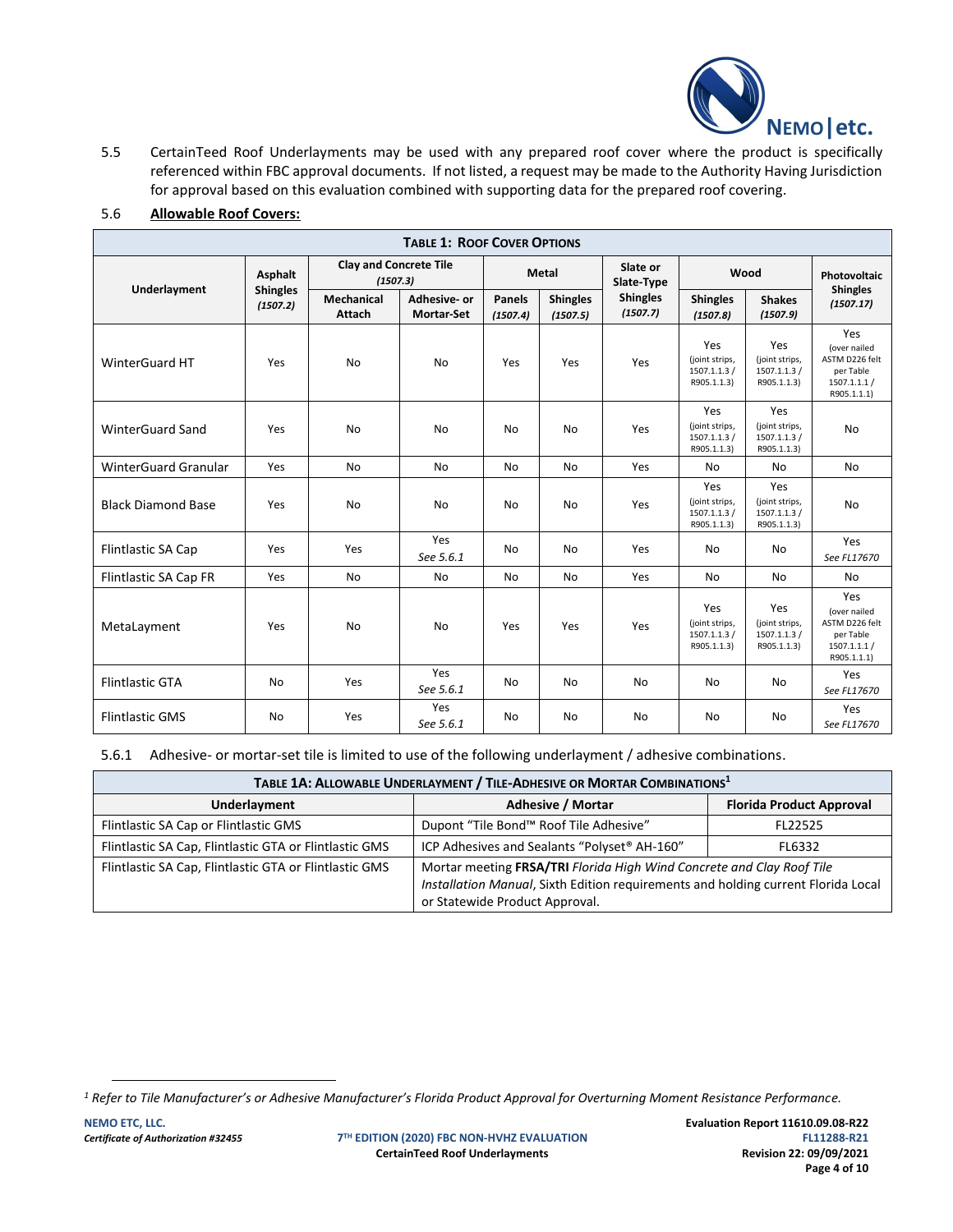

## 5.7 **Allowable Substrates:**

| <b>TABLE 2: SUBSTRATE OPTIONS</b>                                                                  |                                                     |                                                                                                            |  |  |
|----------------------------------------------------------------------------------------------------|-----------------------------------------------------|------------------------------------------------------------------------------------------------------------|--|--|
| Underlayment                                                                                       | Primer                                              | <b>Substrates</b>                                                                                          |  |  |
| WinterGuard HT, WinterGuard Sand,                                                                  | (Optional) ASTM D41 or FlintPrime                   | plywood                                                                                                    |  |  |
| WinterGuard Granular or MetaLayment                                                                | none                                                | ASTM D226 felt                                                                                             |  |  |
| Black Diamond Base, Flintlastic SA PlyBase,                                                        | (Optional) ASTM D41, FlintPrime or<br>FlintPrime SA | plywood                                                                                                    |  |  |
| Flintlastic SA Mid Ply, Flintlastic Ultra Glass<br>SA, Flintlastic SA Cap or Flintlastic SA Cap FR | ASTM D41, FlintPrime or FlintPrime SA               | structural concrete                                                                                        |  |  |
|                                                                                                    | none                                                | ASTM D226 felt or Flintlastic SA NailBase                                                                  |  |  |
| Flintlastic SA Cap or Flintlastic SA Cap FR                                                        | none                                                | Flintlastic SA PlyBase or Flintlastic SA MidPly                                                            |  |  |
|                                                                                                    | ASTM D41 or FlintPrime                              | structural concrete                                                                                        |  |  |
| Flintlastic GMS applied in hot asphalt                                                             | none                                                | ASTM D226 felt, ASTM D4601 base sheet, Black<br>Diamond Base Sheet or Flintlastic Ultra Glass<br><b>SA</b> |  |  |
|                                                                                                    | <b>ASTM D41 or FlintPrime</b>                       | structural concrete                                                                                        |  |  |
| Flintlastic GTA torch-applied                                                                      | none                                                | ASTM D226 felt, ASTM D4601 base sheet, Black<br>Diamond Base Sheet or Flintlastic Ultra Glass<br>SА        |  |  |

## 5.8 **Attachment Limitations:**

- 5.8.1 For use under mechanically attached NON-TILE prepared roof coverings, attachment shall be in accordance with the manufacturer's installation instructions, but – for mechanically attached underlayments or base sheets - not less than **FBC 1507.1.1** or **R905.1.1**.
- 5.8.2 For use under tile roof systems, attachment shall be in accordance with the manufacturer's installation instructions, but – for mechanically attached base sheets - not less than:
	- **FRSA/TRI** *Florida High Wind Concrete and Clay Roof Tile Installation Manual*, Sixth Edition, Appendix A, Table 1 (for Two-Ply Asphalt Applied Hot Mop Underlayment)
		- or
	- Section 5.8.3 herein (for other underlayment systems).

## 5.8.3 Wind Resistance for Underlayment Systems Tile Roof Applications:

The following wind uplift limitations apply to underlayment systems that are not prescriptive in the **FRSA/TRI** *Florida High Wind Concrete and Clay Roof Tile Installation Manual*, Sixth Edition. The Maximum Design Pressure is the result of testing for wind load resistance based on allowable wind loads, and reflects the ultimate passing pressure divided by 2 (the 2 to 1 margin of safety per **FBC 1504.9** has already been applied).

# 5.8.3.1 Direct-to-Deck:

The maximum design pressure for the selected assembly shall meet or exceed that required under FRSA/TRI *Florida High Wind Concrete and Clay Roof Tile Installation Manual*, Sixth Edition, Appendix A, Table 1A or the critical (highest) design pressure determined in accordance with **FBC 1609** or **FBC Residential Chapter 3**.

## #1 Maximum Design Pressure = **-240 psf**:

| Deck:         | Structural concrete to meet project requirements to satisfaction of Authority Having Jurisdiction. |
|---------------|----------------------------------------------------------------------------------------------------|
| Primer:       | FlintPrime or ASTM D41.                                                                            |
| Base Sheet:   | Black Diamond Base Sheet or Flintlastic Ultra Glass SA, self-adhered.                              |
| Underlayment: | Flintlastic GTA, torch-applied or Flintlastic GMS, applied in hot asphalt.                         |

## #2 Maximum Design Pressure = **-555 psf**:

| Deck:         | Structural concrete to meet project requirements to satisfaction of Authority Having Jurisdiction. |
|---------------|----------------------------------------------------------------------------------------------------|
| Primer:       | FlintPrime. FlintPrime SA or ASTM D41.                                                             |
| Base Ply:     | (Optional) Flintlastic SA PlyBase or Flintlastic SA Mid Ply, self-adhered.                         |
| Underlayment: | Flintlastic SA Cap, self-adhered.                                                                  |

**TH EDITION (2020) FBC NON-HVHZ EVALUATION FL11288-R21 CertainTeed Roof Underlayments Revision 22: 09/09/2021**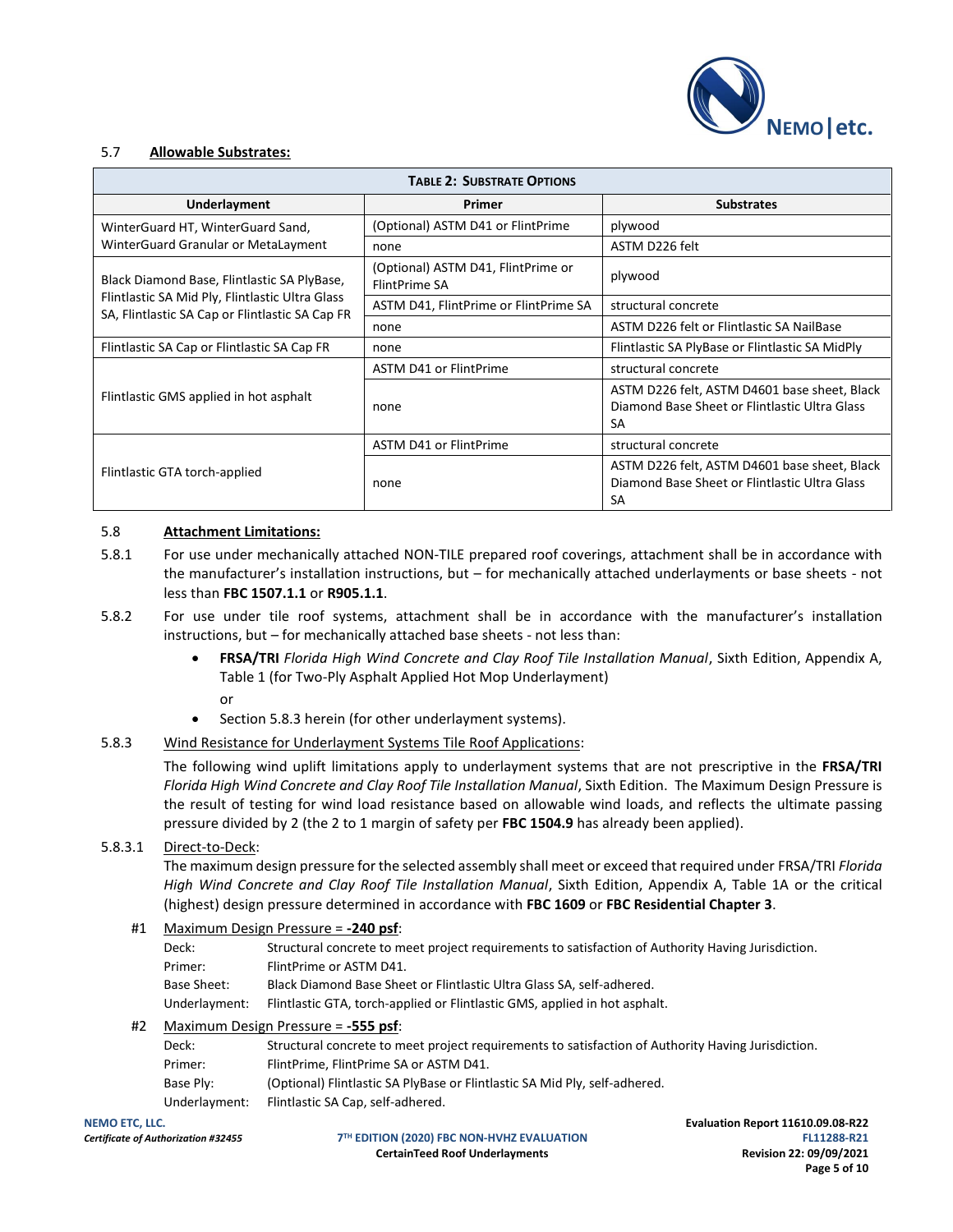

### #3 Maximum Design Pressure = **-90.0 psf**:

Deck: APA rated, min. 7/16 CAT, 0.418 in., Exposure 1, OSB sheathing to meet project requirements to satisfaction of Authority Having Jurisdiction. Primer: FlintPrime or FlintPrime SA Base Ply: Flintlastic SA Mid Ply, self-adhered. Underlayment: Flintlastic SA Cap, self-adhered.

#### #4 Maximum Design Pressure = **-105.0 psf**:

| Deck:         | Min. 15/32-inch plywood to meet project requirements to satisfaction of Authority Having Jurisdiction. |
|---------------|--------------------------------------------------------------------------------------------------------|
| Primer:       | (Optional) FlintPrime, FlintPrime SA or ASTM D41                                                       |
| Base Ply:     | (Optional) Flintlastic SA PlyBase or Flintlastic SA Mid Ply, self-adhered.                             |
| Underlayment: | Flintlastic SA Cap, self-adhered.                                                                      |

#### #5 Maximum Design Pressure = **-127.5 psf**:

| Deck:         | Min. 19/32-inch plywood to meet project requirements to satisfaction of Authority Having Jurisdiction. |
|---------------|--------------------------------------------------------------------------------------------------------|
| Primer:       | FlintPrime, FlintPrime SA or ASTM D41                                                                  |
| Joints:       | Min. 4-inch wide strips of Flintlastic SA PlyBase, self-adhered over all plywood joints.               |
| Base Ply:     | (Optional) Flintlastic SA PlyBase or Flintlastic SA Mid Ply, self-adhered.                             |
| Underlayment: | Flintlastic SA Cap, self-adhered.                                                                      |

#6 All other direct-deck, adhered underlayment systems beneath tile roof systems carry a Maximum Design Pressure of -45 psf.

## 5.8.3.2 Mechanically-Attached Base Sheet:

The maximum design pressure for the selected assembly shall meet or exceed that required under **FRSA/TRI** *Florida High Wind Concrete and Clay Roof Tile Installation Manual*, Sixth Edition, Appendix A, Table 1A or the critical (highest) design pressure determined in accordance with **FBC 1609** or **FBC Residential Chapter 3**.

Alternatively, the maximum design pressure for the selected assembly shall meet or exceed at least the Zone 1 design pressure determined in accordance with **FBC 1609** or **FBC Residential Chapter 3**. Elevated pressure zones shall employ an attachment density by a qualified design professional to resist the elevated pressure criteria. Commonly used methods are ANSI/SPRI WD1, FM Loss Prevention Data Sheet 1-29, Roofing Application Standard RAS 117 and Roofing Application Standard RAS 137. Assemblies marked with an asterisk\* carry the limitations set forth in Section 2.2.10.1 of FM Loss Prevention Data Sheet 1-29 (February 2020) for enhancements.

## #7 Maximum Design Pressure = **-37.5 psf**:

| Deck:<br>Base Sheet: | Min. 15/32-inch plywood to meet project requirements to satisfaction of Authority Having Jurisdiction.<br>ASTM D226, Type II felt or Flintlastic SA NailBase |
|----------------------|--------------------------------------------------------------------------------------------------------------------------------------------------------------|
| Fasteners:           | 12 ga., 1¼-inch long galvanized ring shank nails through 32 ga., 1 5/8-inch diameter tin caps                                                                |
| Spacing:             | 6-inch o.c. at the 4-inch laps and 12-inch o.c. at two (2) equally spaced, staggered rows in the field of the<br>sheet.                                      |
| Base Ply:            | (Optional) Flintlastic SA PlyBase or Flintlastic SA Mid Ply, self-adhered.                                                                                   |
| Underlayment:        | Flintlastic SA Cap, self-adhered.                                                                                                                            |
|                      | $M_{\odot}$                                                                                                                                                  |

## #8 Maximum Design Pressure = **-45.0 psf\***:

| Deck:         | Min. 15/32-inch plywood to meet project requirements to satisfaction of Authority Having Jurisdiction.       |
|---------------|--------------------------------------------------------------------------------------------------------------|
| Base Sheet:   | Glasbase Base Sheet; Flexiglas Base Sheet; Flintlastic Base 20; All Weather / Empire Base Sheet; Flintlastic |
|               | Poly SMS Base or Flintlastic Ultra Poly SMS Base                                                             |
| Fasteners:    | Simplex MAXX Cap Fasteners                                                                                   |
| Spacing:      | 9-inch o.c. at the 2-inch wide side laps and 18-inch o.c. at two (2) equally spaced, staggered center rows.  |
| Underlayment: | Flintlastic GMS, applied in hot asphalt or Flintlastic GTA, torch-applied.                                   |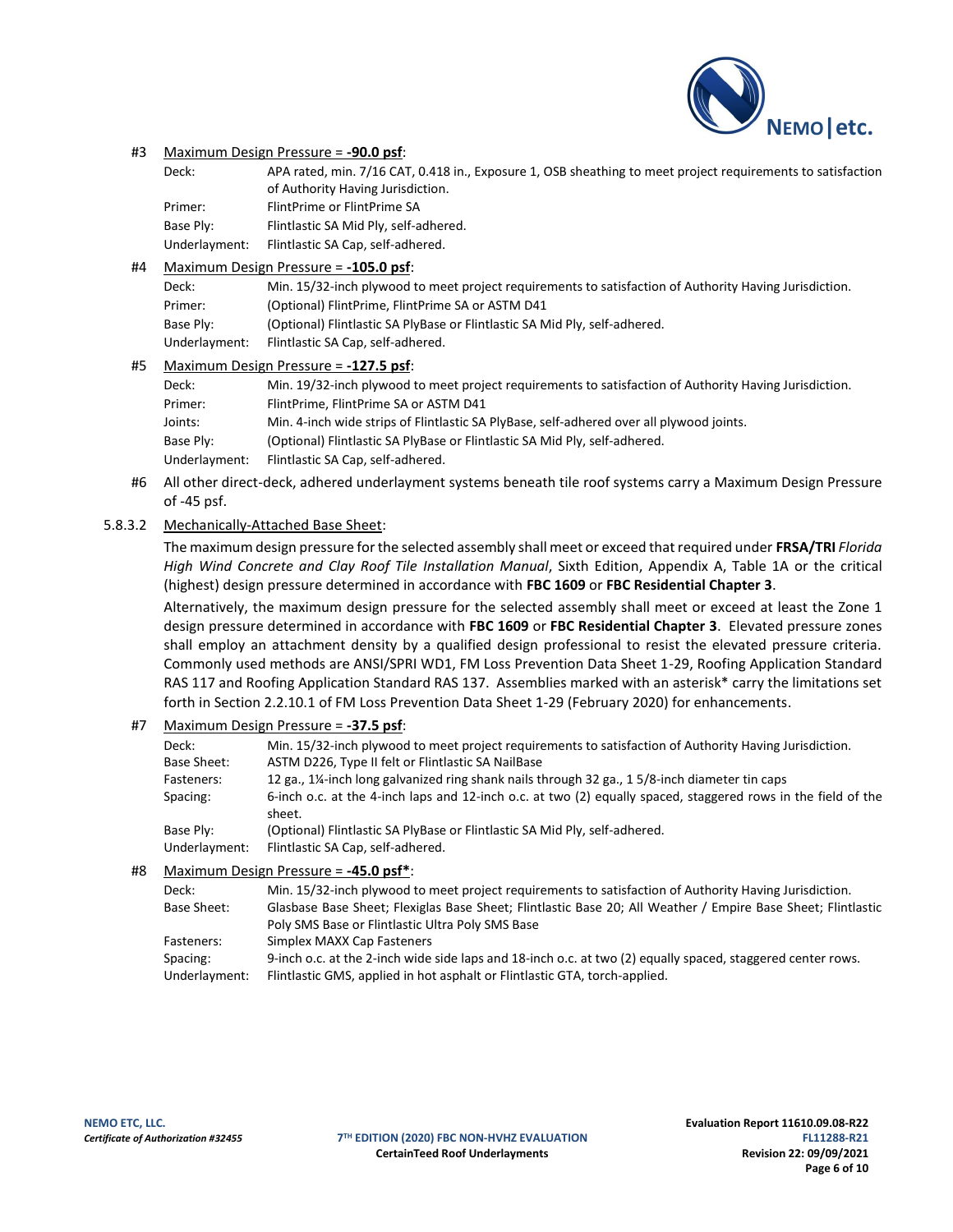

## #9 Maximum Design Pressure = **-52.5 psf**:

| Deck:         | Min. 15/32-inch plywood to meet project requirements to satisfaction of Authority Having Jurisdiction.      |
|---------------|-------------------------------------------------------------------------------------------------------------|
| Base Sheet:   | <b>Flintlastic SA NailBase</b>                                                                              |
| Fasteners:    | Simplex MAXX Cap Fasteners                                                                                  |
| Spacing:      | 9-inch o.c. at the 3-inch wide side laps and 12-inch o.c. at two (2) equally spaced, staggered center rows. |
| Primer:       | FlintPrime at stress plates                                                                                 |
| Base Ply:     | (Optional) Flintlastic SA PlyBase or Flintlastic SA Mid Ply, self-adhered.                                  |
| Underlayment: | Flintlastic SA Cap, self-adhered.                                                                           |

#### #10 Maximum Design Pressure = **-52.5 psf**:

| Deck:         | APA rated, min. 7/16 CAT, 0.418 in., Exposure 1, OSB sheathing to meet project requirements to satisfaction<br>of Authority Having Jurisdiction. |
|---------------|--------------------------------------------------------------------------------------------------------------------------------------------------|
| Base Sheet:   | <b>Flintlastic SA NailBase</b>                                                                                                                   |
| Fasteners:    | Simplex MAXX Cap Fasteners                                                                                                                       |
| Spacing:      | 8-inch o.c. at the 3-inch wide side laps and 8-inch o.c. at three (3) equally spaced, staggered center rows.                                     |
| Primer:       | FlintPrime at stress plates                                                                                                                      |
| Base Ply:     | (Optional) Flintlastic SA Mid Ply, self-adhered.                                                                                                 |
| Underlayment: | Flintlastic SA Cap, self-adhered.                                                                                                                |

### #11 Maximum Design Pressure = **-52.5 psf**:

| Deck:                     | Min. 15/32-inch plywood to meet project requirements to satisfaction of Authority Having Jurisdiction.                                                                                    |
|---------------------------|-------------------------------------------------------------------------------------------------------------------------------------------------------------------------------------------|
| Base Sheet:               | Glasbase Base Sheet; Flexiglas Base Sheet; Flintlastic Base 20; All Weather / Empire Base Sheet; Flintlastic                                                                              |
|                           | Poly SMS Base or Flintlastic Ultra Poly SMS Base                                                                                                                                          |
| Fasteners:                | Simplex MAXX Cap Fasteners                                                                                                                                                                |
| Spacing:<br>Underlayment: | 9-inch o.c. at the 2-inch wide side laps and 12-inch o.c. at two (2) equally spaced, staggered center rows.<br>Flintlastic GMS, applied in hot asphalt or Flintlastic GTA, torch-applied. |
|                           |                                                                                                                                                                                           |

## #12 Maximum Design Pressure = **-52.5 psf**:

| Deck:         | Min. 15/32-inch plywood to meet project requirements to satisfaction of Authority Having Jurisdiction.                       |
|---------------|------------------------------------------------------------------------------------------------------------------------------|
| Base Sheet:   | <b>Flintlastic SA NailBase</b>                                                                                               |
| Fasteners:    | Min. 1-inch long, 12 ga. Simplex Metal Cap Nails                                                                             |
| Spacing:      | 6-inch o.c. at the min. 2-inch laps and 6-inch o.c. at four (4) equally spaced, staggered rows in the field of the<br>sheet. |
| Base Ply:     | (Optional) Flintlastic SA PlyBase or Flintlastic SA Mid Ply, self-adhered.                                                   |
| Underlayment: | Flintlastic SA Cap, self-adhered.                                                                                            |

## #13 Maximum Design Pressure = **-60.0 psf**:

| Deck:         | APA rated, min. 7/16 CAT, 0.418 in., Exposure 1, OSB sheathing to meet project requirements to satisfaction<br>of Authority Having Jurisdiction. |
|---------------|--------------------------------------------------------------------------------------------------------------------------------------------------|
| Base Sheet:   | <b>Flintlastic SA NailBase</b>                                                                                                                   |
| Fasteners:    | Trufast Versa Fasteners & Plates; min. two (2) screws per plate at 180° from each other                                                          |
| Spacing:      | 9-inch o.c. at the 3-inch wide side laps and 12-inch o.c. at two (2) equally spaced, staggered center rows.                                      |
| Primer:       | FlintPrime at stress plates                                                                                                                      |
| Base Ply:     | (Optional) Flintlastic SA Mid Ply, self-adhered.                                                                                                 |
| Underlayment: | Flintlastic SA Cap, self-adhered.                                                                                                                |
|               |                                                                                                                                                  |

# #14 Maximum Design Pressure = **-60.0 psf**:

| Deck:         | Min. 19/32-inch plywood to meet project requirements to satisfaction of Authority Having Jurisdiction.                        |
|---------------|-------------------------------------------------------------------------------------------------------------------------------|
| Base Sheet:   | <b>Flintlastic SA NailBase</b>                                                                                                |
| Fasteners:    | 12 ga., 1 <sup>1</sup> / <sub>2</sub> inch long galvanized ring shank nails through 32 ga., 1 5/8-inch diameter tin caps      |
| Spacing:      | 8-inch o.c. at the min. 2-inch laps and 8-inch o.c. at three (3) equally spaced, staggered rows in the field of<br>the sheet. |
| Base Ply:     | (Optional) Flintlastic SA PlyBase or Flintlastic SA Mid Ply, self-adhered.                                                    |
| Underlayment: | Flintlastic SA Cap, self-adhered.                                                                                             |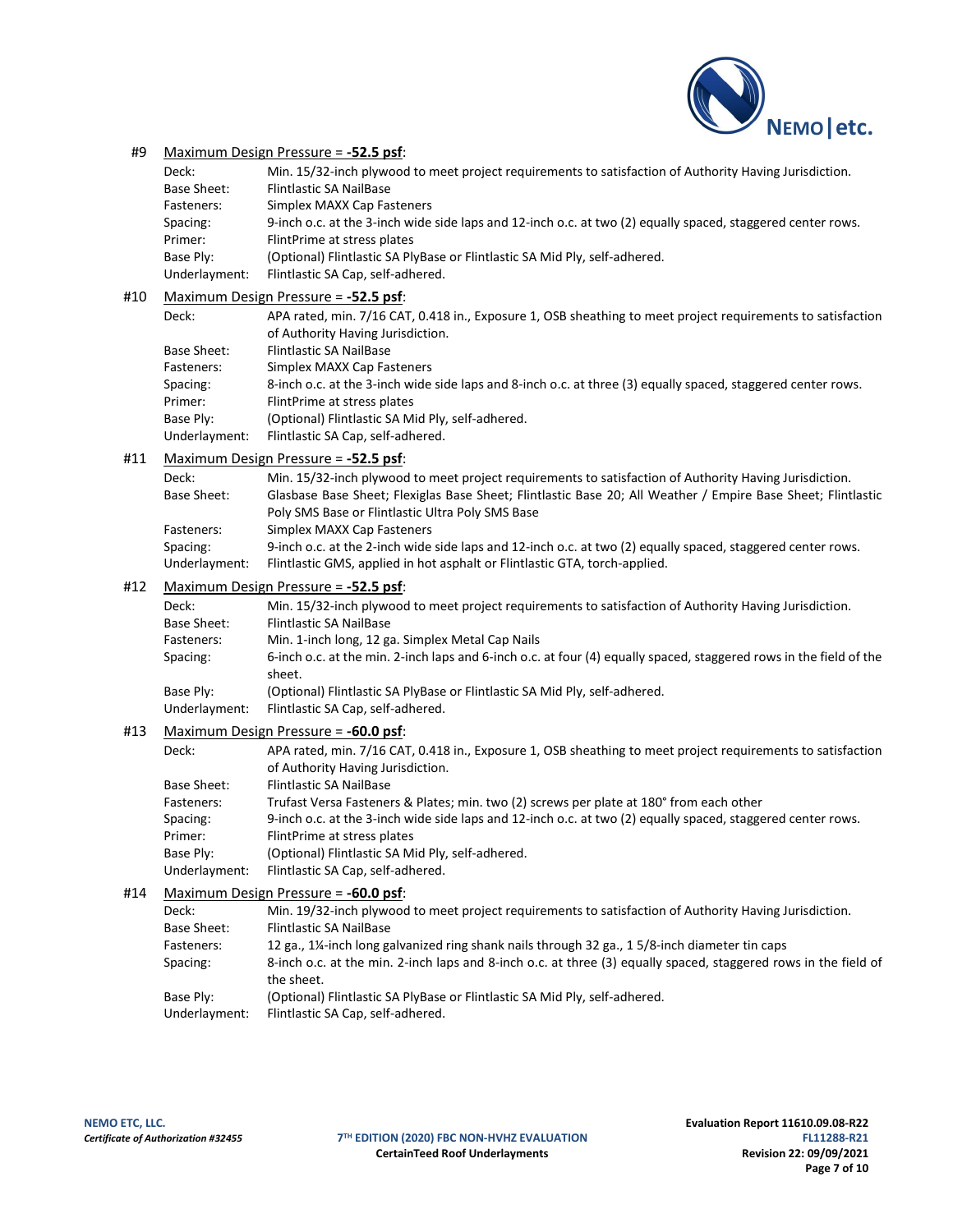

## #15 Maximum Design Pressure = **-67.5 psf**:

| Deck:         | Min. 15/32-inch plywood to meet project requirements to satisfaction of Authority Having Jurisdiction.       |
|---------------|--------------------------------------------------------------------------------------------------------------|
| Base Sheet:   | <b>Flintlastic SA NailBase</b>                                                                               |
| Fasteners:    | Simplex MAXX Cap Fasteners                                                                                   |
| Spacing:      | 8-inch o.c. at the 3-inch wide side laps and 8-inch o.c. at three (3) equally spaced, staggered center rows. |
| Primer:       | FlintPrime at stress plates                                                                                  |
| Base Ply:     | (Optional) Flintlastic SA PlyBase or Flintlastic SA Mid Ply, self-adhered.                                   |
| Underlayment: | Flintlastic SA Cap, self-adhered.                                                                            |

## #16 Maximum Design Pressure = **-67.5 psf**:

| Deck:                             | Min. 15/32-inch plywood to meet project requirements to satisfaction of Authority Having Jurisdiction.                    |
|-----------------------------------|---------------------------------------------------------------------------------------------------------------------------|
| Base Sheet:                       | Glasbase Base Sheet; Flexiglas Base Sheet; Flintlastic Base 20; All Weather / Empire Base Sheet; Flintlastic              |
|                                   | Poly SMS Base or Flintlastic Ultra Poly SMS Base                                                                          |
| Fasteners:                        | Cap nails: 1-inch diameter, 0.032-inch thick metal cap with 0.120-inch shank diameter, annular ring shank<br>nails        |
| Spacing:                          | 6-inch o.c. at 4-inch lap and 6-inch o.c. at five (5) equally spaced, staggered center rows in the field of the<br>sheet. |
| the distribution of a contract of | interests and a China Constantial and the terms of a contract to                                                          |

Underlayment: Flintlastic GMS, applied in hot asphalt.

#### #17 Maximum Design Pressure = **-75.0 psf**:

| Deck:         | Min. 19/32-inch plywood to meet project requirements to satisfaction of Authority Having Jurisdiction.                   |
|---------------|--------------------------------------------------------------------------------------------------------------------------|
| Base Sheet:   | <b>Flintlastic SA NailBase</b>                                                                                           |
| Fasteners:    | 12 ga., 1 <sup>1</sup> / <sub>2</sub> inch long galvanized ring shank nails through 32 ga., 1 5/8-inch diameter tin caps |
| Spacing:      | 6-inch o.c. at the min. 2-inch laps and 6-inch o.c. at four (4) equally spaced, staggered rows in the field of the       |
|               | sheet.                                                                                                                   |
| Base Ply:     | (Optional) Flintlastic SA PlyBase or Flintlastic SA Mid Ply, self-adhered.                                               |
| Underlayment: | Flintlastic SA Cap, self-adhered.                                                                                        |

#### #18 Maximum Design Pressure = **-90.0 psf**:

| Deck:         | Min. 15/32-inch plywood to meet project requirements to satisfaction of Authority Having Jurisdiction.       |
|---------------|--------------------------------------------------------------------------------------------------------------|
| Base Sheet:   | Glasbase Base Sheet; Flexiglas Base Sheet; Flintlastic Base 20; All Weather / Empire Base Sheet; Flintlastic |
|               | Poly SMS Base or Flintlastic Ultra Poly SMS Base                                                             |
| Fasteners:    | Simplex MAXX Cap Fasteners                                                                                   |
| Spacing:      | 6-inch o.c. at the 2-inch wide side laps and 6-inch o.c. at two (2) equally spaced, staggered center rows.   |
| Underlayment: | Flintlastic GMS, applied in hot asphalt or Flintlastic GTA, torch-applied.                                   |
|               | $M$ avimum Decian Preccure - $-105$ D nef                                                                    |

#### #19 Maximum Design Pressure = **-105.0 psf**:

| Deck:         | Min. 15/32-inch plywood to meet project requirements to satisfaction of Authority Having Jurisdiction.       |
|---------------|--------------------------------------------------------------------------------------------------------------|
| Base Sheet:   | Glasbase Base Sheet; Flexiglas Base Sheet; Flintlastic Base 20; All Weather / Empire Base Sheet; Flintlastic |
|               | Poly SMS Base or Flintlastic Ultra Poly SMS Base                                                             |
| Fasteners:    | Simplex MAXX Cap Fasteners                                                                                   |
| Spacing:      | 6-inch o.c. at the 2-inch wide side laps and 6-inch o.c. at three (3) equally spaced, staggered center rows. |
| Underlayment: | Flintlastic GMS, applied in hot asphalt or Flintlastic GTA, torch-applied.                                   |

## #20 Maximum Design Pressure = **-105.0 psf**:

| Deck:         | Min. 19/32-inch plywood to meet project requirements to satisfaction of Authority Having Jurisdiction.                       |
|---------------|------------------------------------------------------------------------------------------------------------------------------|
| Base Sheet:   | <b>Flintlastic SA NailBase</b>                                                                                               |
| Fasteners:    | 12 ga., 1 <sup>1</sup> / <sub>2</sub> inch long galvanized ring shank nails through 32 ga., 1 5/8-inch diameter tin caps     |
| Spacing:      | 4-inch o.c. at the min. 2-inch laps and 4-inch o.c. at four (4) equally spaced, staggered rows in the field of the<br>sheet. |
| Base Ply:     | (Optional) Flintlastic SA PlyBase or Flintlastic SA Mid Ply, self-adhered.                                                   |
| Underlayment: | Flintlastic SA Cap, self-adhered.                                                                                            |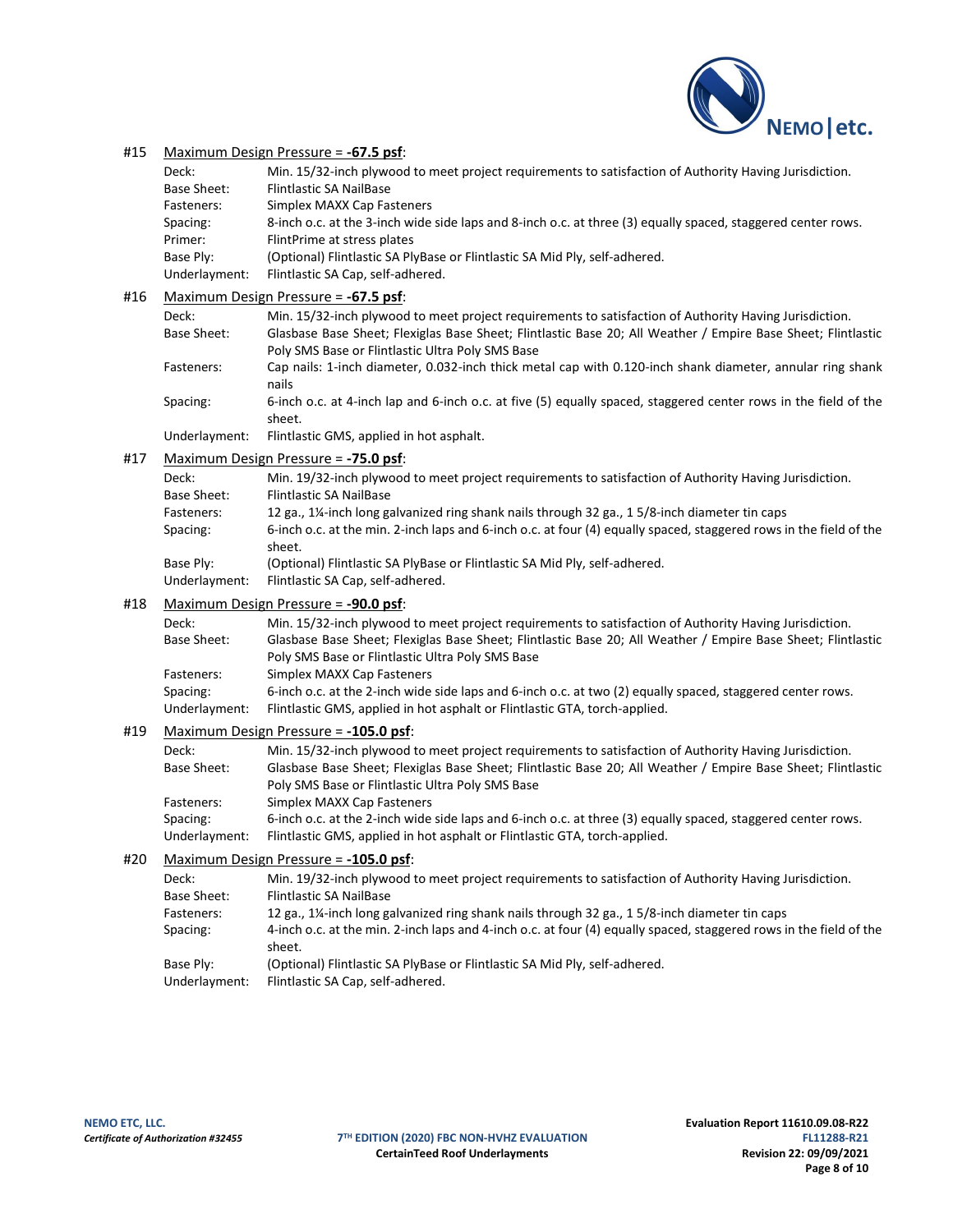

# 5.9 **Exposure Limitations:**

| <b>TABLE 3: EXPOSURE LIMITATIONS</b>                                                         |                                                        |                                   |
|----------------------------------------------------------------------------------------------|--------------------------------------------------------|-----------------------------------|
| Underlayment                                                                                 | <b>Prepared Roof Cover</b><br><b>Installation Type</b> | <b>Maximum</b><br>Exposure (days) |
| Black Diamond Base, WinterGuard HT, WinterGuard Sand, WinterGuard Granular<br>or MetaLayment | Mechanically attached                                  | 180                               |
| Flintlastic SA Cap, Flintlastic SA Cap FR, Flintlastic GTA or Flintlastic GMS                | Mechanically attached                                  | UNLIMITED                         |
| Flintlastic SA Cap, Flintlastic GTA or Flintlastic GMS                                       | Adhesive- or mortar-set tile                           | 180                               |

5.10 **Tile Slippage Limitations:** When loading roof tiles on the underlayment in direct-deck tile roof assemblies, the maximum roof slope shall be as follows. These slope limitations can only be exceeded by using battens during loading of the roof tiles.

| <b>TABLE 4: TILE SLIPPAGE LIMITATIONS FOR DIRECT-DECK TILE INSTALLATIONS</b> |                     |                              |               |  |
|------------------------------------------------------------------------------|---------------------|------------------------------|---------------|--|
| Underlayment                                                                 | <b>Tile Profile</b> | <b>Staging Method</b>        | Maximum Slope |  |
| Flintlastic GMS or Flintlastic SA Cap                                        | All                 | Max. 6-tile stack (4 over 2) | 4:12          |  |
| <b>Flintlastic GTA</b>                                                       | All                 | Max. 10-tile stack           | 5:12          |  |

### **6. INSTALLATION:**

6.1 **CertainTeed Roof Underlayments** shall be installed in accordance with **CertainTeed** installation instructions subject to the Limitations set forth in Section 5 herein and the specifics noted below.

6.2 Re-fasten any loose decking panels, and check for protruding nail heads. Sweep the substrate thoroughly to remove any dust and debris prior to application, and primed the substrate (if applicable).

## **6.3 Flintlastic SA NailBase:**

6.3.1 Flintlastic SA NailBase is limited to use as a Base Sheet in multi-ply underlayment systems, followed by Flintlastic SA Cap or Flintlastic SA Cap FR.

Refer to 5.8 for attachment requirements.

Roof cover limitations are those are those associated with the top-layer underlayment, as set forth in Table 1.

## **6.4 Flintlastic SA PlyBase or Flintlastic SA Mid Ply:**

6.4.1 Flintlastic SA PlyBase and Flintlastic SA Mid Ply are limited to use as a Base Ply or Ply in multi-ply underlayment systems, followed by Flintlastic SA Cap or Flintlastic SA Cap FR.

Refer to Table 2 for substrate limitations.

Roof cover limitations are those are those associated with the top-layer underlayment, as set forth in Table 1.

**6.5 Flintlastic Ultra Glass SA:**

6.5.1 Flintlastic Ultra Glass SA is limited to use as a Base Ply in multi-ply underlayment systems, followed by Flintlastic GTA or Flintlastic GMS.

Refer to Table 2 for substrate limitations.

Roof cover limitations are those are those associated with the top-layer underlayment, as set forth in Table 1.